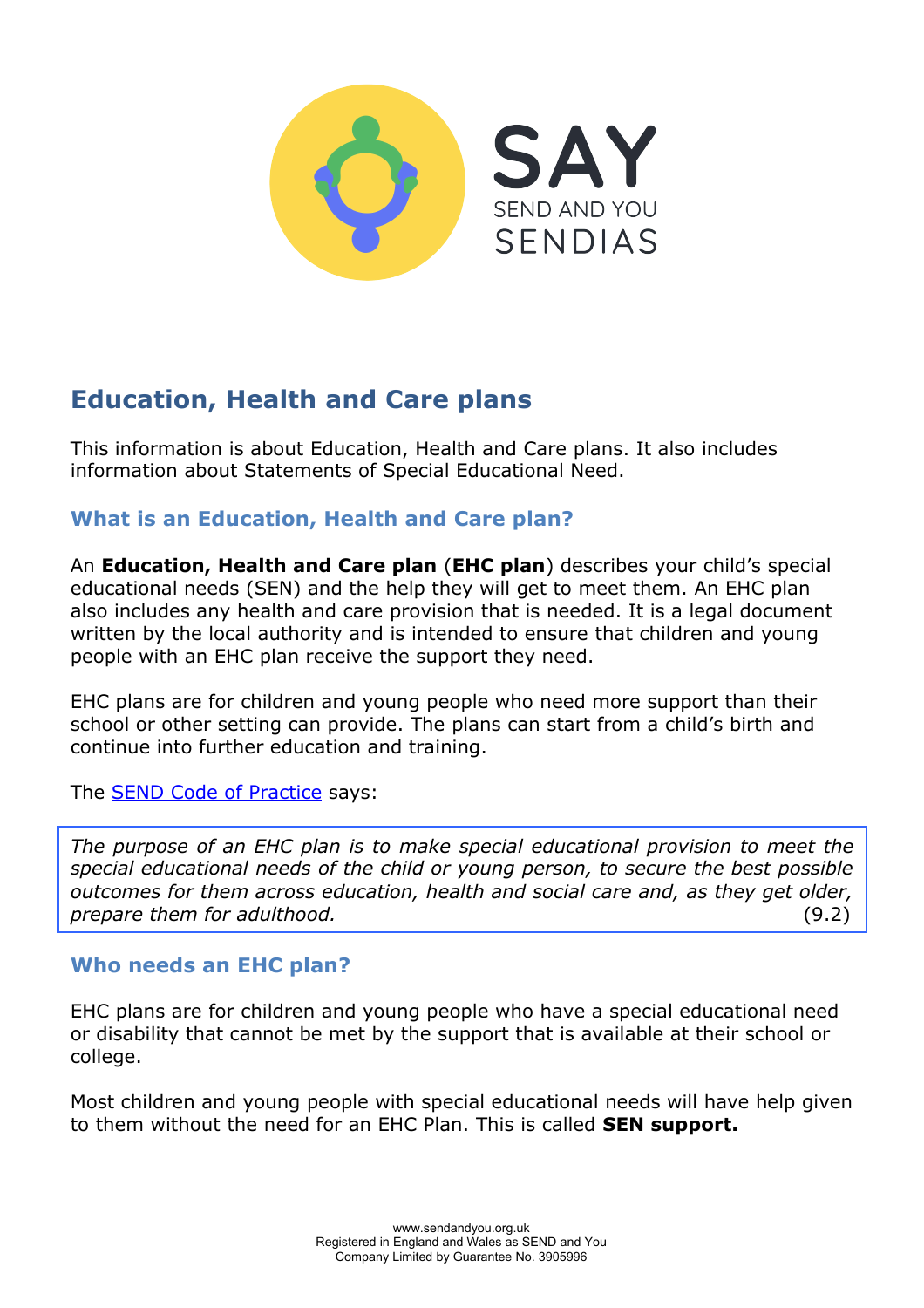The purpose of SEN support is to help children achieve the **outcomes** or learning objectives that have been set for them.

Some children and young people may not make the progress expected of them even with this help. When this happens the Local Authority carry out an **EHC needs assessment**. A few children and young people have such significant difficulties needs that an EHC needs assessment should not be delayed.

You or your child's school can ask the local authority to make an EHC needs assessment. When this assessment is finished the local authority must decide whether to issue an EHC plan.

The [SEND Code of Practice](https://www.gov.uk/government/publications/send-code-of-practice-0-to-25) says:

*In considering whether an EHC needs assessment is necessary, the local authority should consider whether there is evidence that despite the early years provider, school or post-16 institution having taken relevant and purposeful action to identify, assess and meet the special educational needs of the child or young person, the child or young person has not made expected progress.* (9.14)

The law states that if your child has or may have special needs and may need provision to be made via an EHC plan, the local authority must conduct an EHC needs assessment. You do not have to prove that an EHC plan is definitely necessary to obtain an assessment, you just have to show it *may* be necessary. If you think your child needs more help than the school can provide, you can ask for an assessment.

You can find more information about EHC needs assessments and how to ask for one from [North Somerset Local Offer website](https://northsomersetonlinedirectory.n-somerset.gov.uk/kb5/northsomerset/directory/localoffer.page?localofferchannel=0) and from our information resource on [EHC Needs Assessments.](https://www.sendandyou.org.uk/wp-content/uploads/2021/08/5-EHC-Assessments-North-Somerset-newlogo.pdf)

# **What does an EHC plan include?**

The [SEND Code of Practice](https://www.gov.uk/government/publications/send-code-of-practice-0-to-25) says that EHC plans **should:**

- be based on decisions made openly, and with parents, children and young people
- describe what the child or young person can do
- be clear, concise, understandable and accessible
- consider how best to achieve the outcomes for the child or young person.

The [SEND Code of Practice](https://www.gov.uk/government/publications/send-code-of-practice-0-to-25) says that EHC plans **must** 

- take into account the evidence from the EHC needs assessment
- specify clear outcomes
- consider alternative ways of providing support if a parent or young person wishes it. This could include having a **Personal Budget**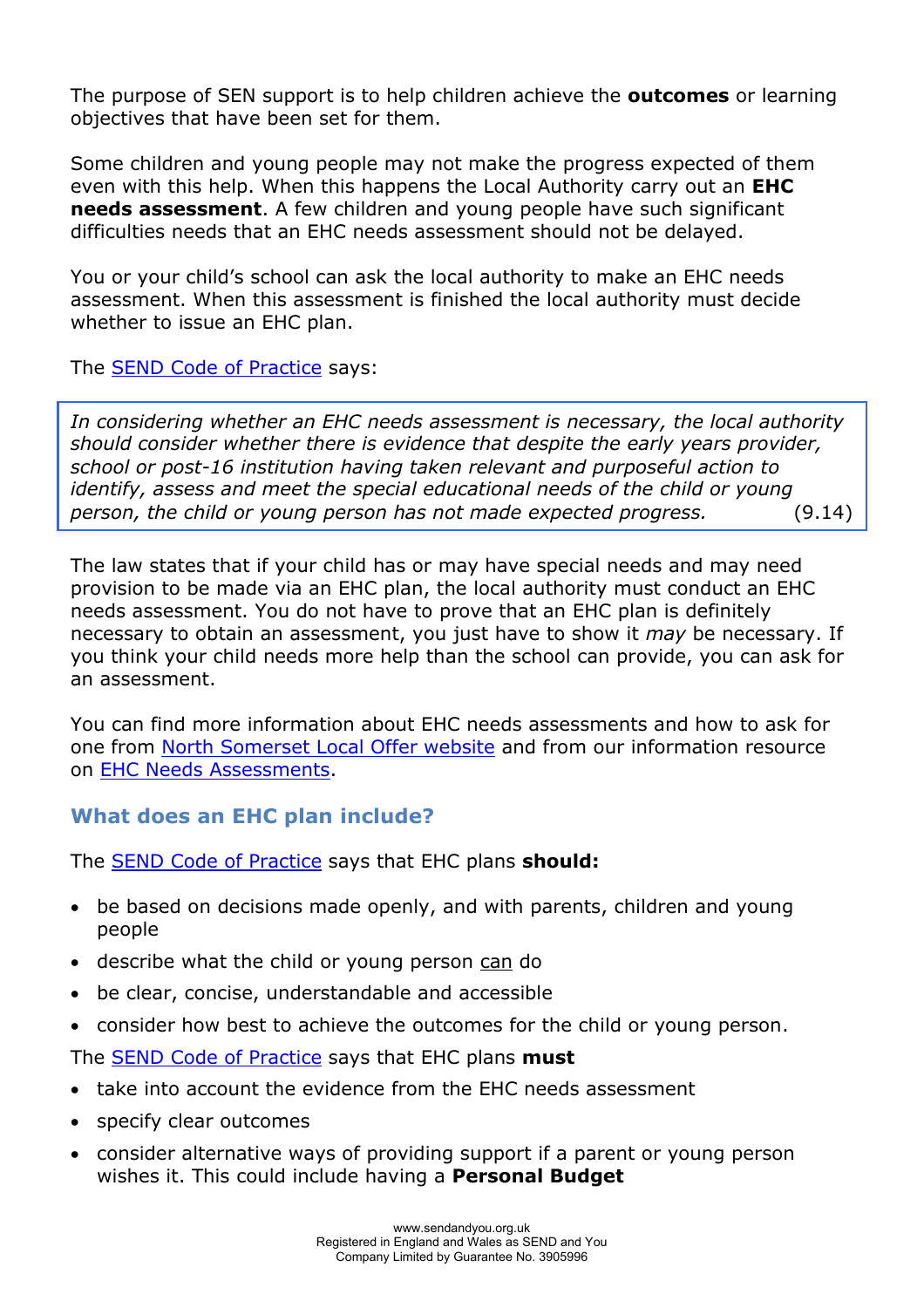- show how education, health and care provision will be co-ordinated
- be forward looking for example, anticipating, planning and commissioning for important transition points in a child or young person's life
- describe how informal support as well as formal support from statutory agencies can help in achieving agreed outcomes
- have a review date.

There is a full list of principles and requirements in the [SEND Code of Practice](https://www.gov.uk/government/publications/send-code-of-practice-0-to-25) section 9.61.

Every EHC plan **must** include at least 12 sections, but each local authority can decide how to set these out.

The sections are:

**A**: The views, interests and aspirations of you and your child or the young person.

- **B**: Your child's or young person's special educational needs.
- **C**: Health needs related to their SEN or to a disability.
- **D**: Social care needs related to their SEN or to a disability.

**E**: Planned outcomes for your child or the young person.

**F**: Special educational provision. Provision **must** be specified for each and every need shown in section B.

**G**: Any health provision required that is related to their SEN or to a disability.

**H1**: Any social care provision that **must** be made for your child or young person under 18.

**H2**: Any other social care provision required that is related to their SEN or to a disability.

**I**: The name and type of the school, maintained nursery school, post-16 institution or other institution to be attended.

**J**: Details of how any personal budget will support particular outcomes and the provision it will be used for.

**K**: The advice and information gathered during the EHC needs assessment

Where the child or young person is in or beyond year 9, the EHC plan must also include the provision required by your child or young person to help prepare for adulthood and independent living.

You can read the full list of what must be included in each section in the [SEND](https://www.gov.uk/government/publications/send-code-of-practice-0-to-25)  [Code of Practice](https://www.gov.uk/government/publications/send-code-of-practice-0-to-25) sections 9.62 and 9.63.

You can find a detailed checklist covering each of these sections at [http://www.ipsea.org.uk/what-you-need-to-know/ehc-plans.](http://www.ipsea.org.uk/what-you-need-to-know/ehc-plans)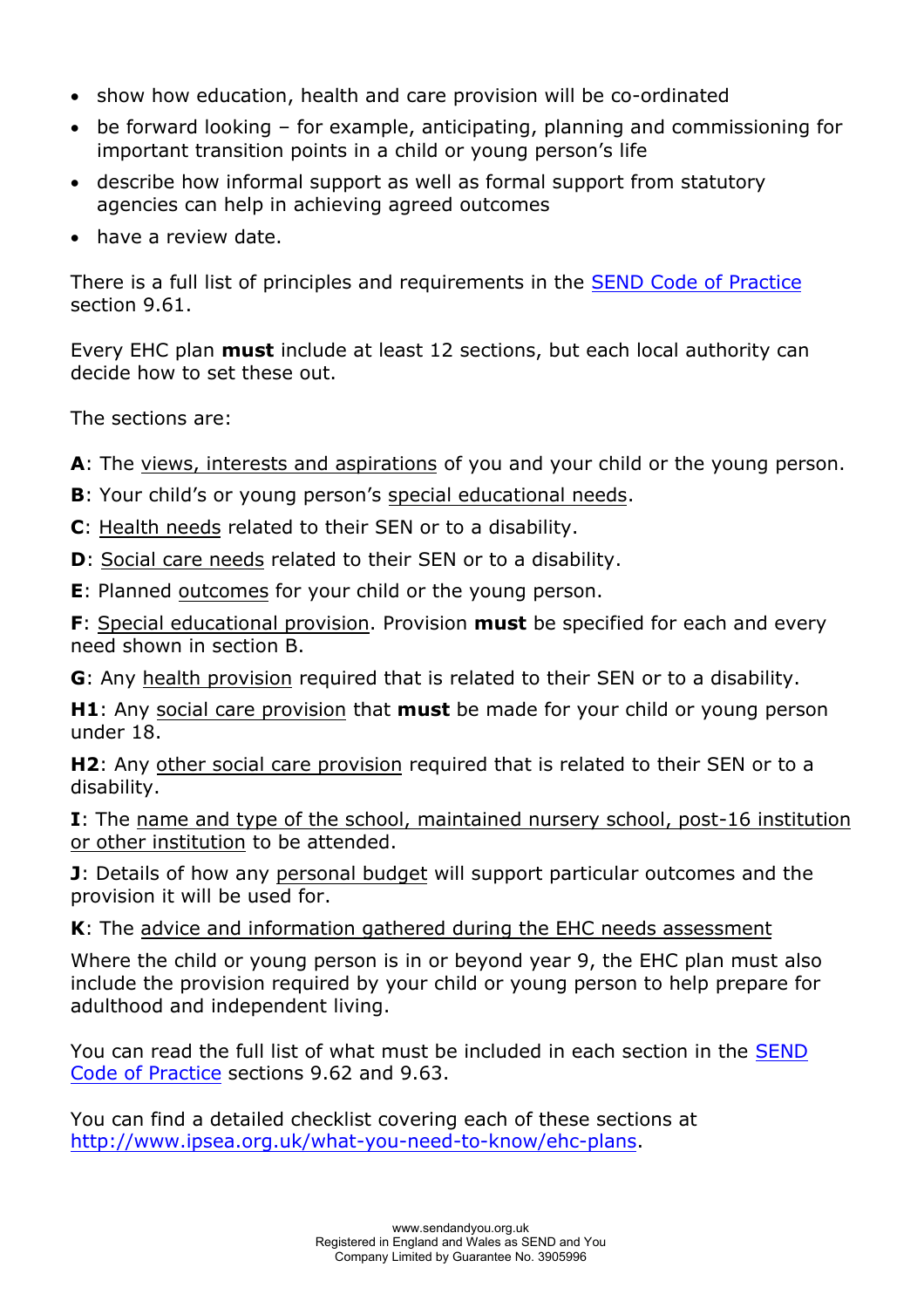### **Can I request a particular school?**

The law says that parents or the young person have a right to request that a particular school, college or other institution is named in the EHC plan. The Local Authority must agree to this request unless:

- it would be unsuitable for the age, ability, aptitude or SEN of the child or young person, or
- the attendance of the child or young person there would be incompatible with the efficient education of others, or the efficient use of resources

You can find out more about your rights to request a particular school or college in the [SEND Code of Practice](https://www.gov.uk/government/publications/send-code-of-practice-0-to-25) sections 9.78 to 9.90.

#### **How will I be involved?**

The SEND Code of Practice says:

*Local authorities must consult the child and the child's parent or the young person throughout the process of assessment and production of an EHC plan.* (9.21)

and

*Reviews must be undertaken in partnership with the child and their parent or the young person, and must take account of their views, wishes and feelings, including their right to request a Personal Budget.* (9.168)

Your views, and your child's views, are really important. The local authority, school or college should help you take part and involve you in decision making. If you would like help to do this please contact Supportive Parents for impartial advice and support. We can also give you information on other sources of help, and on what to do if you do not feel that you have been heard or listened to.

# **Will there be a review of the EHC plan?**

The local authority **must** review the EHC plan at least once every 12 months. This **must** be done in partnership with you and your child or the young person, and must take account of your views, wishes and feelings.

The local authority **must** decide whether to keep the plan as it is, make changes, or cease to maintain it within four weeks of the review meeting. You have a right of appeal if the local authority proposes to cease the EHC plan.

For some young people an EHC plan will continue until they are 25. However the plan will stop if the young person:

• goes to university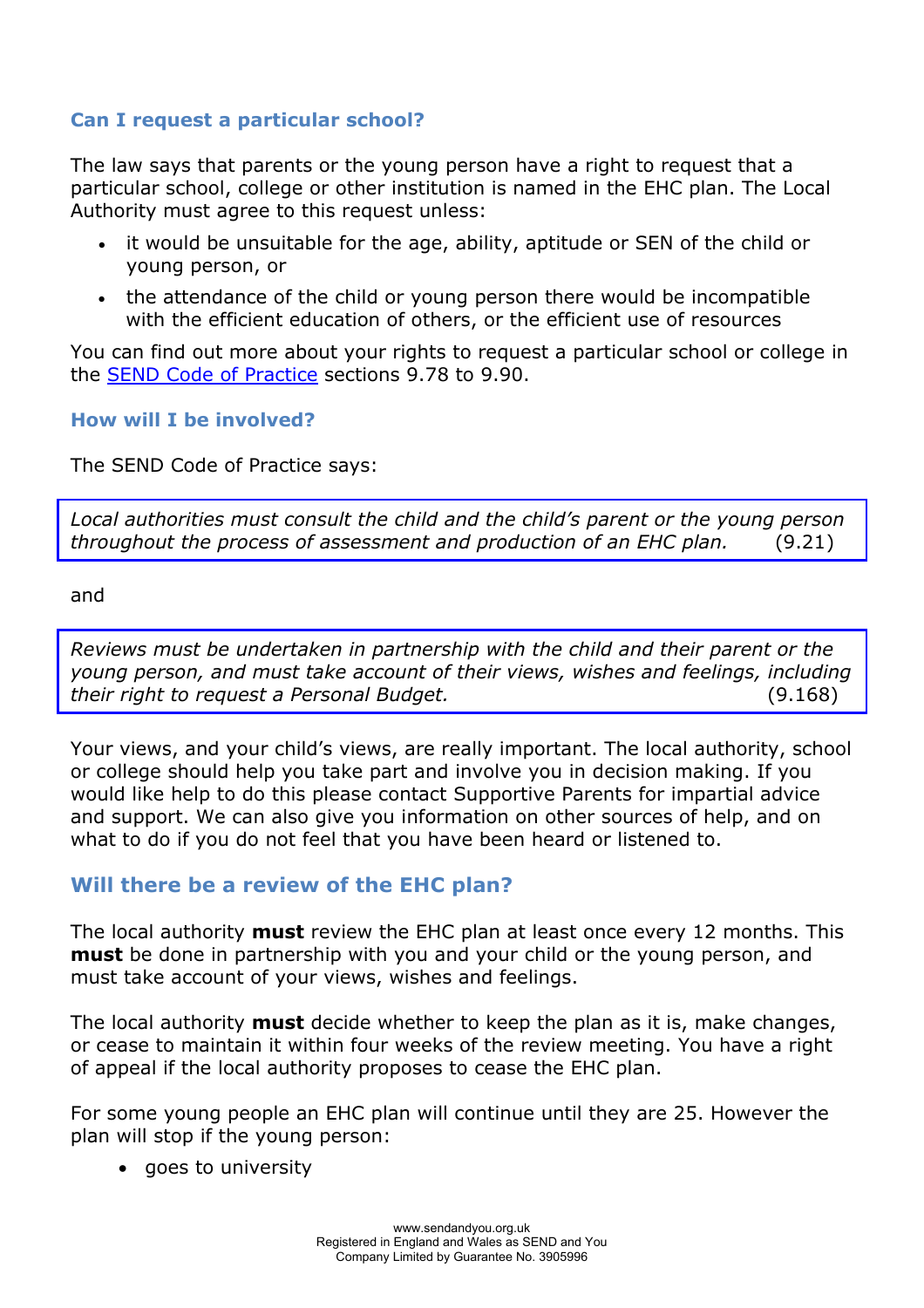- $\bullet$  gets a job
- tells their local authority they no longer want their EHC plan, or
- no longer needs special help and the local authority decides that the EHC plan should cease.

You can find out more about reviews of EHC plans at [http://www.ipsea.org.uk/what-you-need-to-know/ehc-plans.](http://www.ipsea.org.uk/what-you-need-to-know/ehc-plans)

#### **Where does the funding come from?**

The local authority is responsible for ensuring that the special educational needs set out in the EHC plan are met and that the special educational provision is made, whatever their funding arrangements or agreements with other service providers.

All young people with an EHC plan and all parents of children with an EHC plan can ask for a **Personal Budget**. The [SEND Code of Practice](https://www.gov.uk/government/publications/send-code-of-practice-0-to-25) says:

*A Personal Budget is an amount of money identified by the local authority to deliver provision set out in an EHC plan where the parent or young person is involved in securing that provision.* (9.95)

Sections 9.110 to 9.118 of the [SEND Code of Practice](https://www.gov.uk/government/publications/send-code-of-practice-0-to-25) tell you more about what can be included in a Personal Budget.

[North Somerset Local Offer website](https://northsomersetonlinedirectory.n-somerset.gov.uk/kb5/northsomerset/directory/localoffer.page?localofferchannel=0) gives you more information on local funding arrangements and on Personal Budgets, including **Direct Payments**.

#### **What can I do if I am not happy about the EHC plan?**

The first step is to contact the school, college or local authority to discuss your concerns.

[SEND and You](http://www.supportiveparents.org.uk/) can give you impartial advice and support and explain your options. This may include independent disagreement resolution, mediation or [going to appeal. You can also find out more at our](https://www.sendandyou.org.uk/wp-content/uploads/2021/08/8-What-if-I-do-not-agree-North-Somerset-newlogo.pdf) information resource, [What if I](https://www.supportiveparents.org.uk/wp-content/uploads/2020/02/8-What-if-I-do-not-agree-North-Somerset.pdf)  do [not agre](https://www.supportiveparents.org.uk/wp-content/uploads/2020/02/8-What-if-I-do-not-agree-North-Somerset.pdf)e?

#### **What happens if I move to another local authority area?**

If you plan to move to another local authority area you should contact the 'old' and the 'new' local authorities so the support specified in the EHC plan will be in place. The 'new' authority will amend the plan and name the new school or college.

The 'old' local authority must transfer the EHC plan on the day of the move, as long as it has had 15 working days notice.